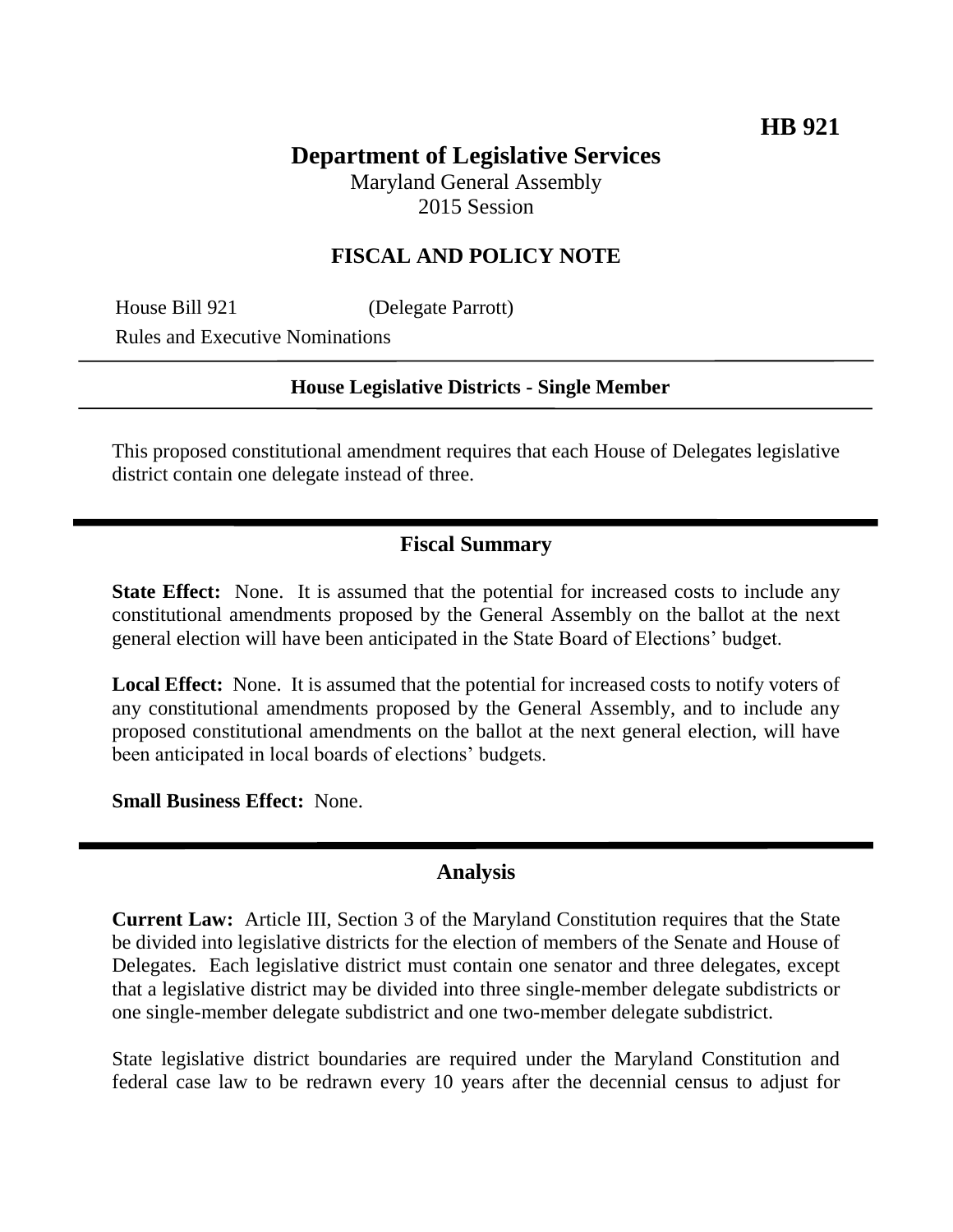population changes. The Maryland Constitution provides for 47 legislative districts. Article III, Section 4 requires that State legislative districts consist of adjoining territory, be compact in form and of substantially equal population, and that natural boundaries and the boundaries of political subdivisions be given due regard. Creation of legislative boundaries falls under the requirements of the U.S. Constitution's Fourteenth Amendment, which requires districts to be equally populated.

Article III, Section 5 of the Maryland Constitution requires public hearings to be held before the Governor prepares a legislative redistricting plan. In 2011, the Governor appointed a Redistricting Advisory Committee to conduct public hearings around the State as required by the State Constitution. Consistent with prior practice in previous redistricting phases, the public hearings addressed both legislative and congressional redistricting. The Governor must present a legislative districting plan to the General Assembly by the first day of session in the second year following the decennial census and after the public hearings. If the General Assembly does not pass an alternative plan before the forty-fifth day of session, the Governor's plan becomes law. The current legislative districting plan was enacted as Joint Resolution 2 of the General Assembly in 2012.

Chapters 66 and 67 of 2010 require that population counts used to create legislative and congressional districts in Maryland exclude incarcerated individuals who were not State residents prior to their incarceration in either State or federal correctional facilities that are located in the State. If incarcerated individuals were State residents prior to their incarceration, Chapters 66 and 67 require that they be counted as residents of their last known address before their incarceration in a State or federal facility.

**Background:** Of the 47 legislative districts under the current plan, 31 are three-member delegate districts, 12 are divided into two subdistricts (with two and one delegate members, respectively), and 4 are divided into three one-member delegate subdistricts.

**State Fiscal Effect:** State costs of printing ballots may increase to the extent inclusion of the proposed constitutional amendment on the ballot at the next general election would result in a need for a larger ballot card size or an additional ballot card for a given ballot (the content of ballots varies across the State, depending on the offices, candidates, and questions being voted on). However, it is assumed that the potential for such increased costs will have been anticipated in the State Board of Elections' budget. Pursuant to Chapter 564 of 2001, the State Board of Elections shares the costs of printing paper ballots with the local boards of elections.

**Local Fiscal Effect:** Local boards of elections' printing and mailing costs may increase to include information on the proposed constitutional amendment with specimen ballots mailed to voters prior to the next general election and to include the proposed amendment